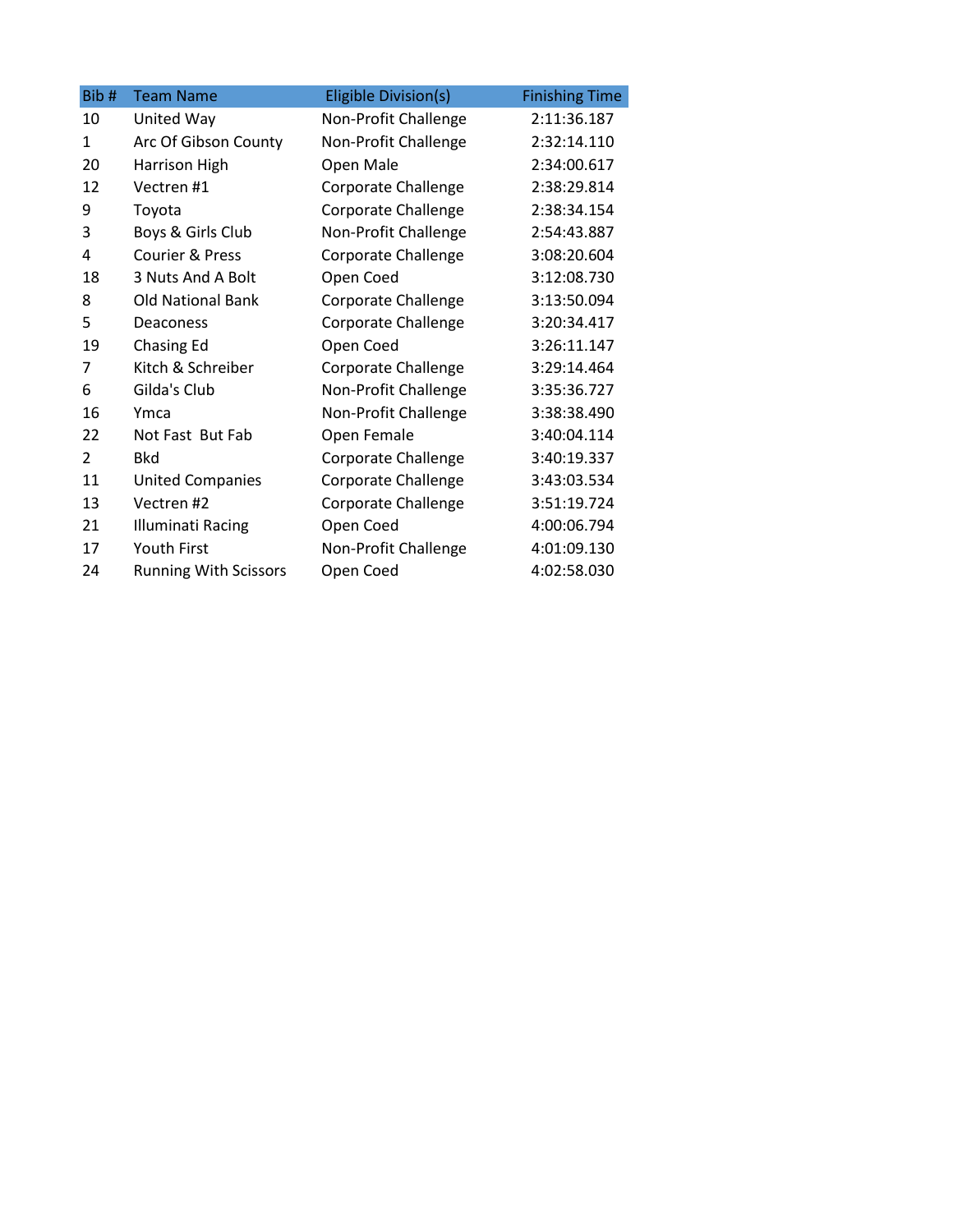1 Arc Of Gibson County Non-Profit Challenge 2:32:14.110

| Split 1:       | Split 13: |
|----------------|-----------|
| 05:29.047      | 05:43.096 |
| Split 2:       | Split 14: |
| 05:35.897      | 06:01.314 |
| Split 3:       | Split 15: |
| 05:51.303      | 05:54.360 |
| Split 4:       | Split 16: |
| 05:51.900      | 08:49.883 |
| Split 5:       | Split 17: |
| 05:53.420      | 05:57.080 |
| Split 6:       | Split 18: |
| 06:01.330      | 07:00.790 |
| Split 7:       | Split 19: |
| 05:43.637      | 06:31.860 |
| Split 8:       | Split 20: |
| 06:53.500      | 05:27.873 |
| Split 9:       | Split 21: |
| 07:08.916      | 06:16.704 |
| Split 10:      | Split 22: |
| 07:24.350      | 06:37.966 |
| Split 11:      | Split 23: |
| 07:06.187      | 05:43.727 |
| Split 12:      | Split 24: |
| 07:11.257<br>I | 05:58.713 |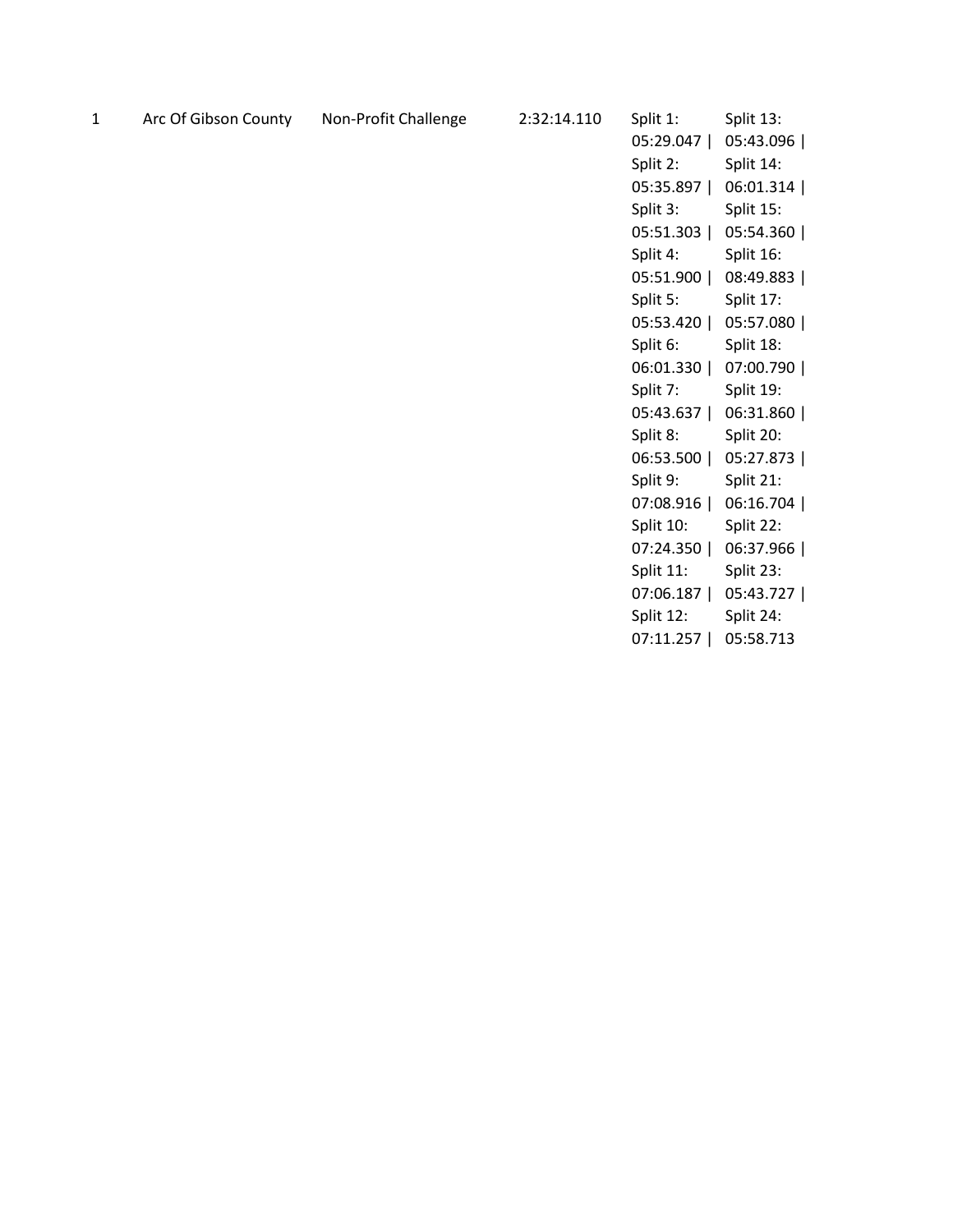| Bkı |
|-----|
|     |

| Split 1:                              | Split 13: |
|---------------------------------------|-----------|
| 09:10.124                             | 10:30.830 |
| Split 2:                              | Split 14: |
| 07:07.780                             | 09:15.093 |
| Split 3:                              | Split 15: |
| 09:58.316                             | 09:45.544 |
| Split 4:                              | Split 16: |
| 08:58.337                             | 09:07.223 |
| Split 5:                              | Split 17: |
| 09:42.627<br>ı                        | 07:58.807 |
| Split 6:                              | Split 18: |
| 08:16.850<br>$\overline{\phantom{a}}$ | 10:08.300 |
| Split 7:                              | Split 19: |
| 07:34.066<br>$\overline{\phantom{a}}$ | 07:19.750 |
| Split 8:                              | Split 20: |
| 10:05.474<br>$\overline{\phantom{a}}$ | 10:37.440 |
| Split 9:                              | Split 21: |
| 10:18.426                             | 10:06.283 |
| Split 10:                             | Split 22: |
| 10:10.970                             | 10:00.803 |
| Split 11:                             | Split 23: |
| 09:59.800                             | 08:56.350 |
| Split 12:                             | Split 24: |
| 07:13.967<br>I                        | 07:56.177 |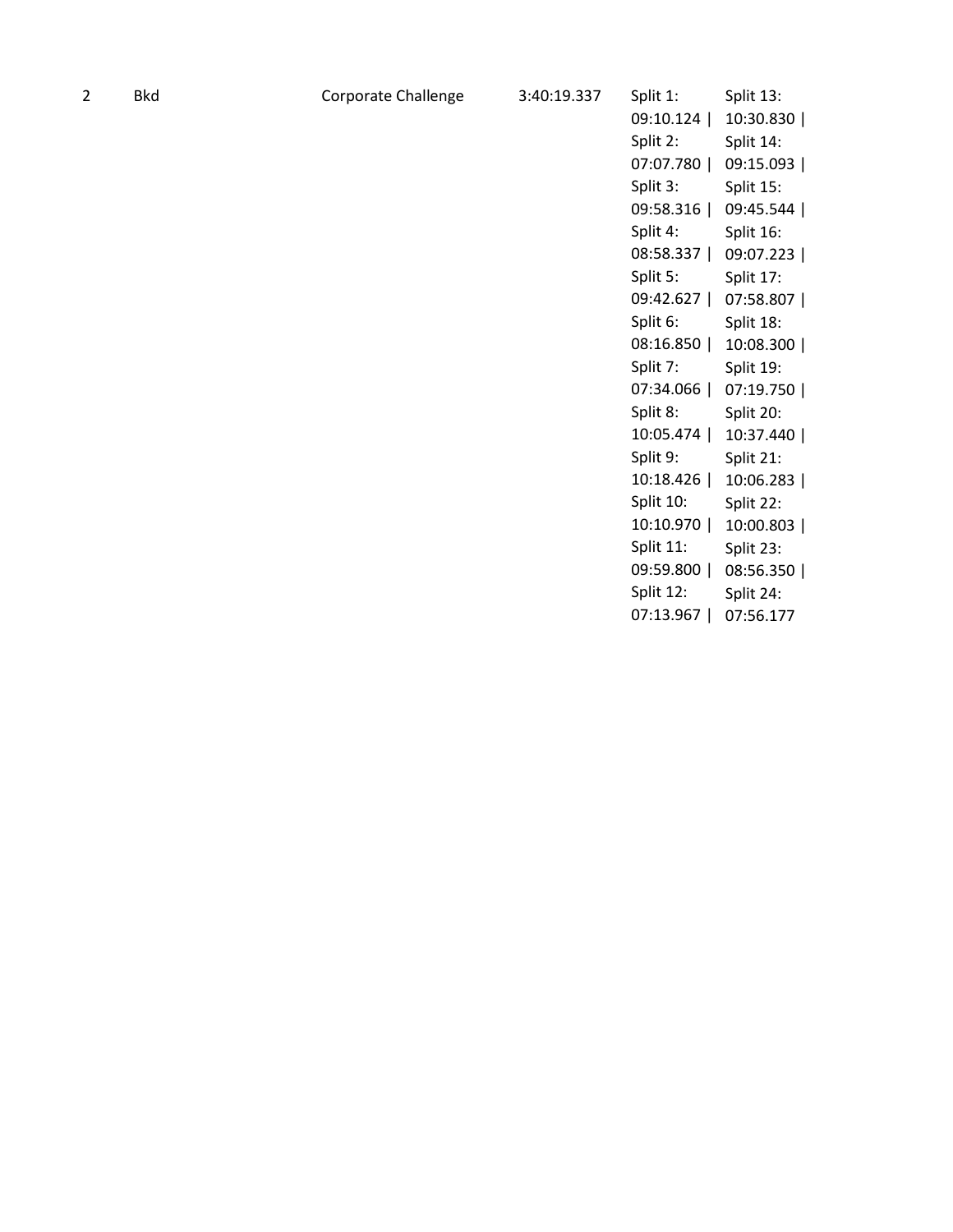| 3 | Boys & Girls Club | Non-Profit Challenge | 2:54:43.887 | Split 1:  | Split 13: |
|---|-------------------|----------------------|-------------|-----------|-----------|
|   |                   |                      |             | 06:56.640 | 07:30.550 |
|   |                   |                      |             | Split 2:  | Split 14: |
|   |                   |                      |             | 06:30.534 | 06:54.493 |
|   |                   |                      |             | Split 3:  | Split 15: |
|   |                   |                      |             | 07:15.376 | 07:31.663 |
|   |                   |                      |             | Split 4:  | Split 16: |
|   |                   |                      |             | 06:39.864 | 06:56.427 |
|   |                   |                      |             | Split 5:  | Split 17: |
|   |                   |                      |             | 07:07.313 | 07:09.497 |
|   |                   |                      |             | Split 6:  | Split 18: |
|   |                   |                      |             | 06:43.403 | 07:07.030 |
|   |                   |                      |             | Split 7:  | Split 19: |
|   |                   |                      |             | 07:26.354 | 07:46.053 |
|   |                   |                      |             | Split 8:  | Split 20: |
|   |                   |                      |             | 07:13.543 | 07:19.277 |
|   |                   |                      |             | Split 9:  | Split 21: |
|   |                   |                      |             | 07:53.490 | 08:06.900 |
|   |                   |                      |             | Split 10: | Split 22: |
|   |                   |                      |             | 06:59.680 | 07:57.516 |
|   |                   |                      |             | Split 11: | Split 23: |

07:29.263 | 08:06.174 |

Split 24:

06:20.784 | 07:42.063

Split 12: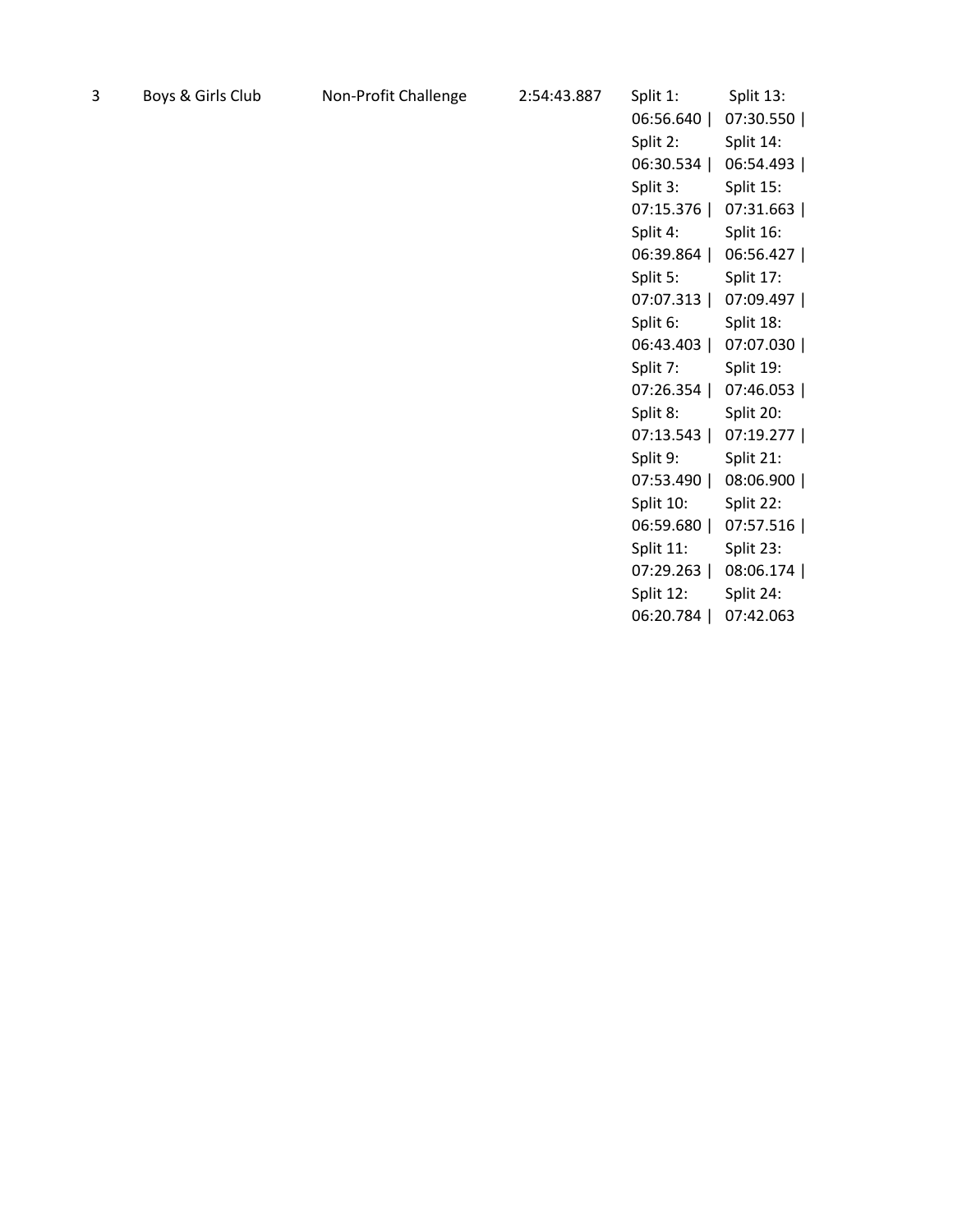| 4 | Courier & Press | Corporate Challenge | 3:08:20.604 | Split 1:<br>07:02.297  <br>Split 2:<br>09:10.697  <br>Split 3:<br>06:01.100 | Split 13:<br>09:00.053<br>Split 14:<br>07:42.863<br>Split 15:<br>08:05.367 |
|---|-----------------|---------------------|-------------|-----------------------------------------------------------------------------|----------------------------------------------------------------------------|
|   |                 |                     |             | 08:27.100                                                                   | 07:52.320                                                                  |
|   |                 |                     |             | Split 5:                                                                    | Split 17:                                                                  |
|   |                 |                     |             | 08:38.240                                                                   | 09:23.807                                                                  |
|   |                 |                     |             | Split 6:                                                                    | Split 18:                                                                  |
|   |                 |                     |             | 09:14.210                                                                   | 06:10.596                                                                  |
|   |                 |                     |             | Split 7:                                                                    | Split 19:                                                                  |
|   |                 |                     |             | 08:28.900                                                                   | 10:11.024                                                                  |
|   |                 |                     |             | Split 8:                                                                    | Split 20:                                                                  |
|   |                 |                     |             | 07:22.860                                                                   | 06:44.386                                                                  |
|   |                 |                     |             | Split 9:                                                                    | Split 21:                                                                  |
|   |                 |                     |             | 06:21.113                                                                   | 09:24.047                                                                  |
|   |                 |                     |             | Split 10:                                                                   | Split 22:                                                                  |
|   |                 |                     |             | 06:54.220                                                                   | 08:24.417                                                                  |
|   |                 |                     |             | Split 11:                                                                   | Split 23:                                                                  |
|   |                 |                     |             | 06:17.537                                                                   | 08:20.103                                                                  |
|   |                 |                     |             | Split 12:                                                                   | Split 24:                                                                  |
|   |                 |                     |             | 06:21.410                                                                   | 06:41.937                                                                  |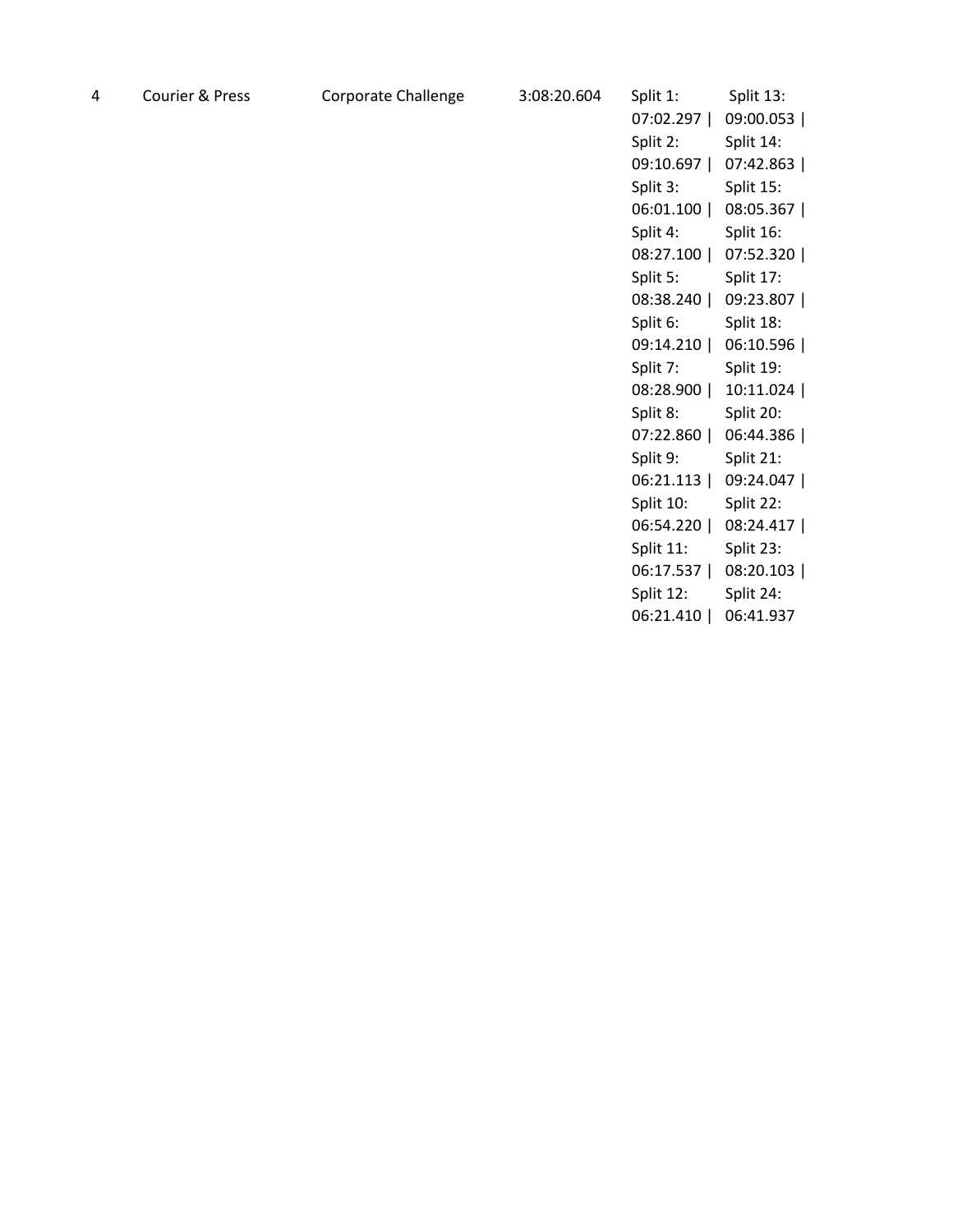| Deacones |
|----------|
|----------|

| Split 1:       | Split 13: |
|----------------|-----------|
| 08:40.397      | 09:48.747 |
| Split 2:       | Split 14: |
| 08:46.863      | 07:27.920 |
| Split 3:       | Split 15: |
| 08:53.164      | 08:11.020 |
| Split 4:       | Split 16: |
| 09:43.766      | 07:29.717 |
| Split 5:       | Split 17: |
| 09:50.004      | 09:11.270 |
| Split 6:       | Split 18: |
| 07:11.763      | 08:51.433 |
| Split 7:       | Split 19: |
| 07:43.133      | 08:11.830 |
| Split 8:       | Split 20: |
| 07:21.594      | 07:01.847 |
| Split 9:       | Split 21: |
| 09:07.743      | 06:09.996 |
| Split 10:      | Split 22: |
| 08:52.170      | 06:07.850 |
| Split 11:      | Split 23: |
| 10:28.323      | 07:10.174 |
| Split 12:      | Split 24: |
| 09:58.400<br>I | 08:15.293 |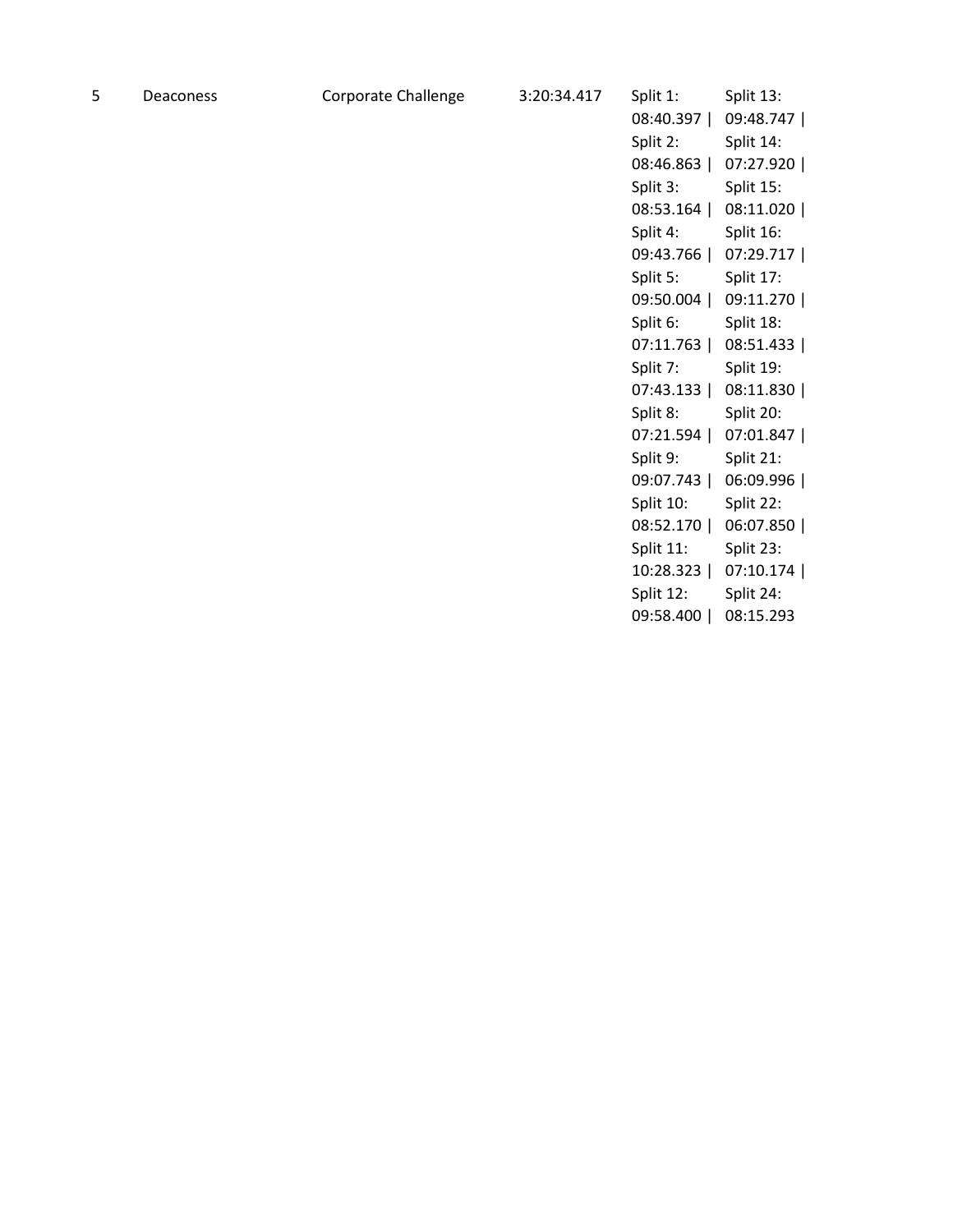| 6 | Gilda's Club | Non-Profit Challenge | 3:35:36.727 | Split 1:  | Split 13: |
|---|--------------|----------------------|-------------|-----------|-----------|
|   |              |                      |             | 08:28.754 | 08:33.310 |
|   |              |                      |             |           |           |
|   |              |                      |             | Split 2:  | Split 14: |
|   |              |                      |             | 10:35.580 | 10:08.967 |
|   |              |                      |             | Split 3:  | Split 15: |
|   |              |                      |             | 06:42.340 | 06:50.863 |
|   |              |                      |             | Split 4:  | Split 16: |
|   |              |                      |             | 09:47.886 | 10:22.203 |
|   |              |                      |             | Split 5:  | Split 17: |
|   |              |                      |             | 08:39.777 | 08:48.817 |
|   |              |                      |             | Split 6:  | Split 18: |
|   |              |                      |             | 10:11.107 | 09:17.477 |
|   |              |                      |             | Split 7:  | Split 19: |
|   |              |                      |             | 08:25.613 | 08:35.126 |
|   |              |                      |             | Split 8:  | Split 20: |
|   |              |                      |             | 09:09.170 | 11:27.510 |
|   |              |                      |             | Split 9:  | Split 21: |
|   |              |                      |             | 06:44.090 | 06:52.207 |
|   |              |                      |             | Split 10: | Split 22: |
|   |              |                      |             | 11:25.387 | 08:59.890 |
|   |              |                      |             | Split 11: | Split 23: |
|   |              |                      |             | 08:57.083 | 08:28.373 |
|   |              |                      |             |           |           |
|   |              |                      |             | Split 12: | Split 24: |

11:13.680 | 06:51.517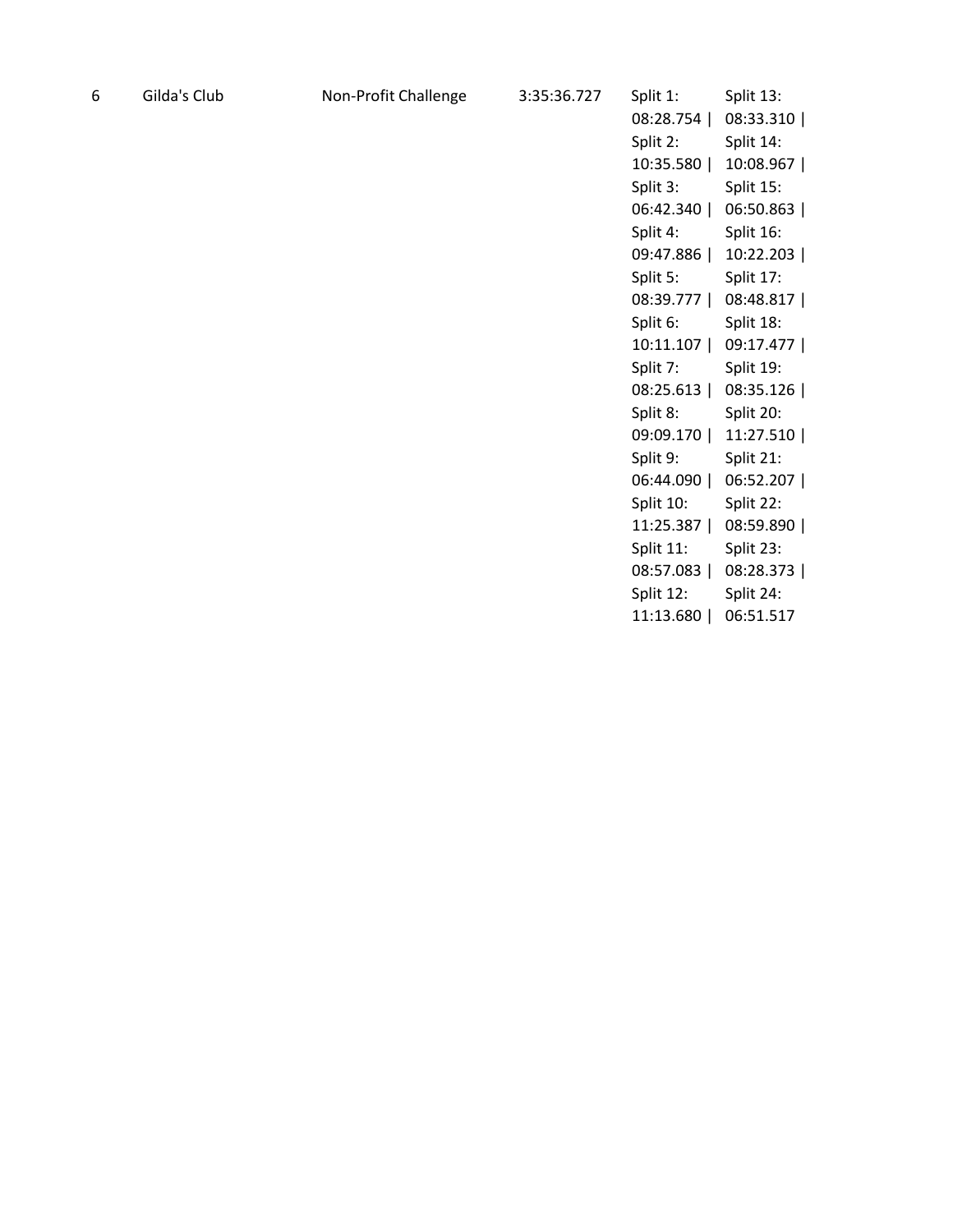| $\overline{7}$ | Kitch & Schreiber | Corporate Challenge | 3:29:14.464 | Split 1:  | Split 13: |
|----------------|-------------------|---------------------|-------------|-----------|-----------|
|                |                   |                     |             | 07:35.674 | 11:03.317 |
|                |                   |                     |             | Split 2:  | Split 14: |
|                |                   |                     |             | 08:48.660 | 08:41.430 |
|                |                   |                     |             | Split 3:  | Split 15: |
|                |                   |                     |             | 07:19.250 | 07:45.123 |
|                |                   |                     |             | Split 4:  | Split 16: |
|                |                   |                     |             | 07:41.900 | 06:02.577 |
|                |                   |                     |             | Split 5:  | Split 17: |
|                |                   |                     |             | 09:08.753 | 06:59.743 |
|                |                   |                     |             | Split 6:  | Split 18: |
|                |                   |                     |             | 09:32.887 | 08:28.417 |
|                |                   |                     |             | Split 7:  | Split 19: |
|                |                   |                     |             | 08:40.660 | 09:42.577 |
|                |                   |                     |             | Split 8:  | Split 20: |
|                |                   |                     |             | 07:13.863 | 09:15.896 |
|                |                   |                     |             | Split 9:  | Split 21: |
|                |                   |                     |             | 07:53.020 | 08:27.424 |
|                |                   |                     |             | Split 10: | Split 22: |
|                |                   |                     |             | 09:12.270 | 12:43.466 |
|                |                   |                     |             | Split 11: | Split 23: |

Split 12: 09:04.130 | 09:14.337Split 24:

07:20.203 | 11:18.887 |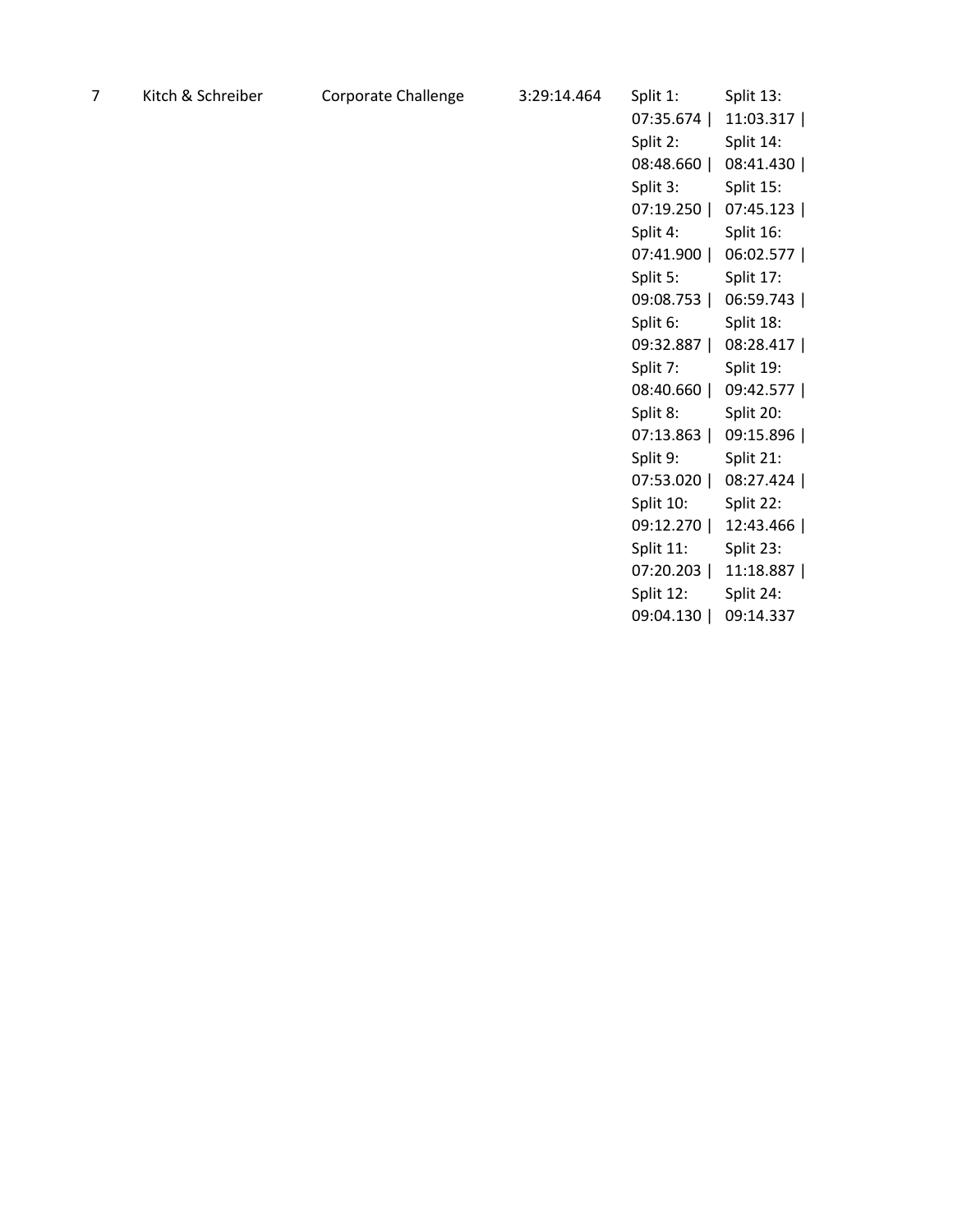| -8 | <b>Old National Bank</b> |  |
|----|--------------------------|--|
|----|--------------------------|--|

| Split 1:       | Split 13: |
|----------------|-----------|
| 05:49.094      | 08:21.297 |
| Split 2:       | Split 14: |
| 06:23.623      | 09:45.730 |
| Split 3:       | Split 15: |
| 07:32.447      | 07:23.796 |
| Split 4:       | Split 16: |
| 10:12.856      | 08:08.414 |
| Split 5:       | Split 17: |
| 08:17.437      | 06:20.580 |
| Split 6:       | Split 18: |
| 09:31.697      | 05:08.886 |
| Split 7:       | Split 19: |
| 07:11.350      | 09:20.327 |
| Split 8:       | Split 20: |
| 08:12.943      | 10:38.303 |
| Split 9:       | Split 21: |
| 06:50.500      | 08:13.854 |
| Split 10:      | Split 22: |
| 06:33.230      | 09:49.726 |
| Split 11:      | Split 23: |
| 07:48.297      | 07:23.380 |
| Split 12:      | Split 24: |
| 10:29.703<br>I | 08:22.624 |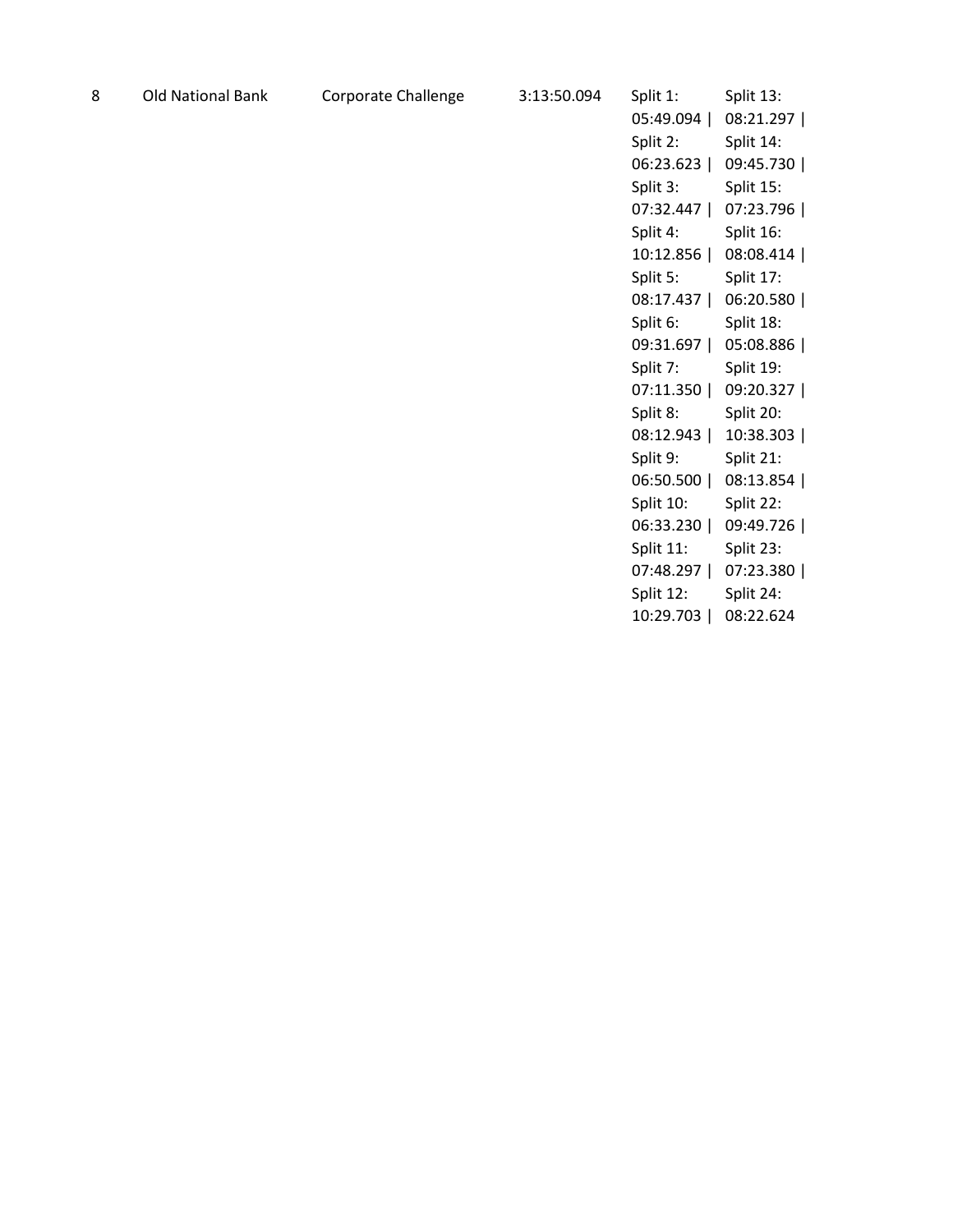| Toyota |
|--------|
|        |

| Split 1:                              | Split 13:   |
|---------------------------------------|-------------|
| 05:16.700                             | 07:15.363   |
| Split 2:                              | Split 14:   |
| 06:01.097<br>$\overline{\phantom{a}}$ | 07:56.090   |
| Split 3:                              | Split 15:   |
| 05:54.450<br>$\overline{\phantom{a}}$ | 07:28.783 l |
| Split 4:                              | Split 16:   |
| 06:34.797<br>$\overline{\phantom{a}}$ | 05:54.694   |
| Split 5:                              | Split 17:   |
| 07:27.713<br>I                        | 05:34.633   |
| Split 6:                              | Split 18:   |
| 07:59.780<br>$\overline{\phantom{a}}$ | 06:03.420   |
| Split 7:                              | Split 19:   |
| 07:32.617<br>$\overline{\phantom{a}}$ | 05:50.430   |
| Split 8:                              | Split 20:   |
| 05:51.810<br>I                        | 06:37.720   |
| Split 9:                              | Split 21:   |
| 05:31.866<br>$\overline{\phantom{a}}$ | 07:23.770   |
| Split 10:                             | Split 22:   |
| 06:03.794                             | 08:12.500   |
| Split 11:                             | Split 23:   |
| 05:52.976                             | 07:31.303   |
| Split 12:                             | Split 24:   |
| 06:40.524<br>I                        | 05:57.324   |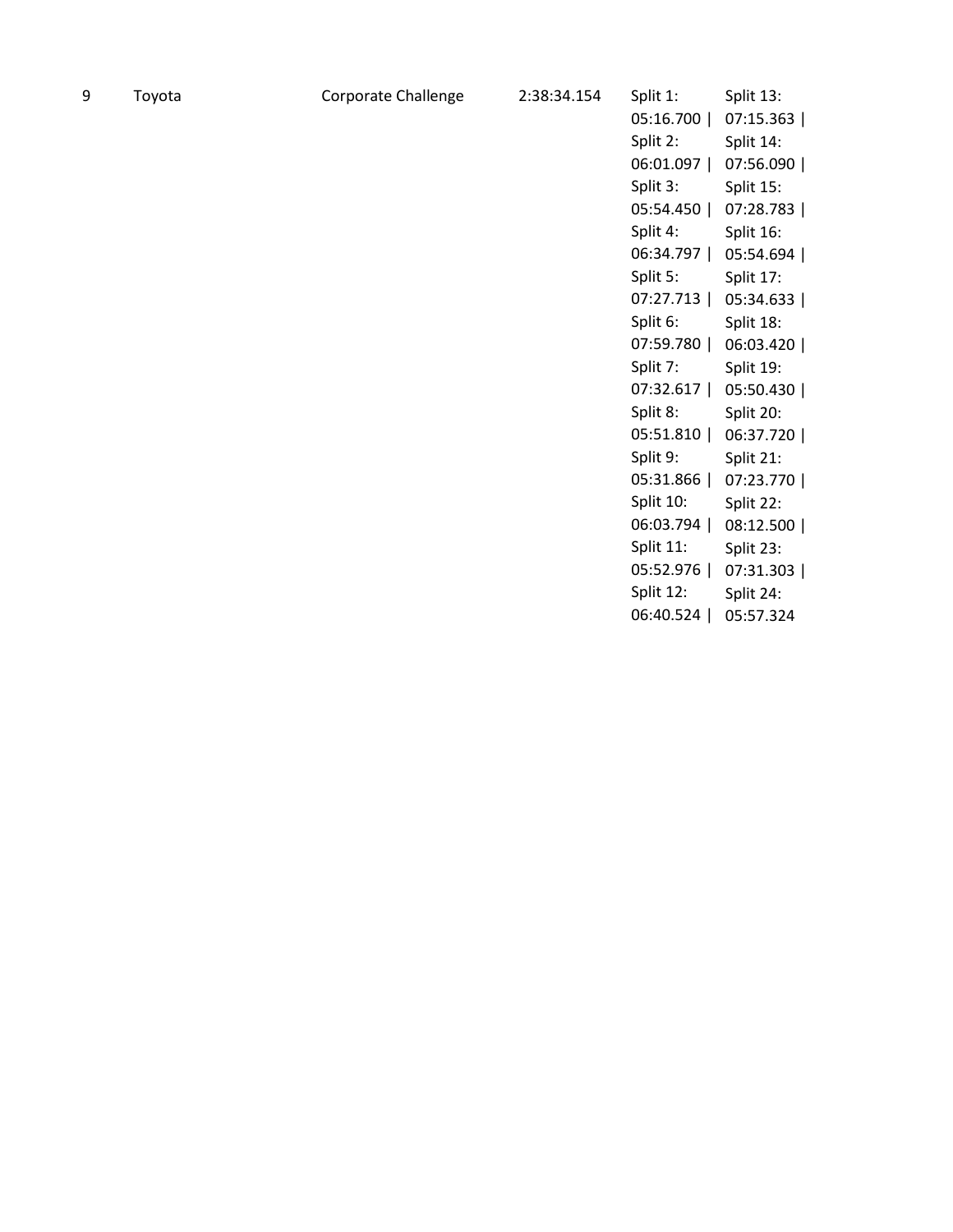| 10 | United Way # |  |
|----|--------------|--|
|----|--------------|--|

| Split 1:  | Split 13: |
|-----------|-----------|
| 05:17.167 | 05:36.596 |
| Split 2:  | Split 14: |
| 05:26.590 | 05:26.204 |
| Split 3:  | Split 15: |
| 05:26.323 | 05:27.226 |
| Split 4:  | Split 16: |
| 05:24.347 | 05:28.884 |
| Split 5:  | Split 17: |
| 05:31.833 | 05:42.643 |
| Split 6:  | Split 18: |
| 05:26.707 | 05:28.780 |
| Split 7:  | Split 19: |
| 05:21.027 | 05:32.403 |
| Split 8:  | Split 20: |
| 05:20.920 | 05:30.500 |
| Split 9:  | Split 21: |
| 05:34.570 | 05:44.367 |
| Split 10: | Split 22: |
| 05:25.690 | 05:28.157 |
| Split 11: | Split 23: |
| 05:25.520 | 05:35.233 |
| Split 12: | Split 24: |
| 05:24.620 | 05:29.880 |
|           |           |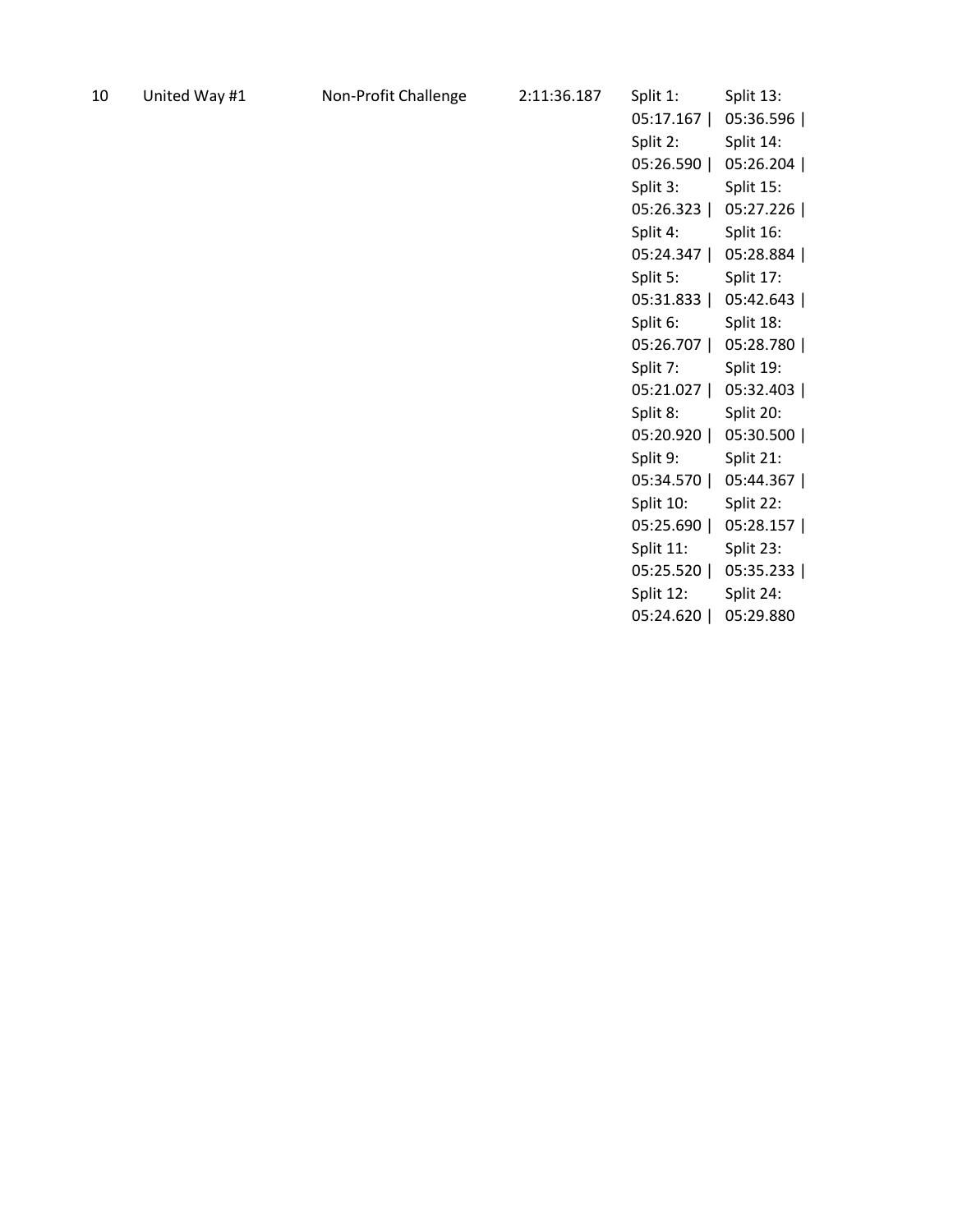| <b>United Companies</b> | 11 |  |  |
|-------------------------|----|--|--|
|-------------------------|----|--|--|

| Split 1:                              | Split 13: |
|---------------------------------------|-----------|
| 08:07.560                             | 09:55.290 |
| Split 2:                              | Split 14: |
| 07:29.714                             | 10:49.923 |
| Split 3:                              | Split 15: |
| 08:27.410                             | 09:38.397 |
| Split 4:                              | Split 16: |
| 07:30.796                             | 11:13.996 |
| Split 5:                              | Split 17: |
| 08:41.747<br>$\overline{\phantom{a}}$ | 09:50.230 |
| Split 6:                              | Split 18: |
| 08:21.297<br>$\overline{\phantom{a}}$ | 10:21.337 |
| Split 7:                              | Split 19: |
| 09:44.833<br>$\overline{\phantom{a}}$ | 08:06.627 |
| Split 8:                              | Split 20: |
| 08:50.753                             | 09:32.196 |
| Split 9:                              | Split 21: |
| 10:19.007<br>$\overline{\phantom{a}}$ | 08:21.244 |
| Split 10:                             | Split 22: |
| 08:58.983                             | 09:56.150 |
| Split 11:                             | Split 23: |
| 10:33.957                             | 08:25.356 |
| Split 12:                             | Split 24: |
| 09:38.027<br>I                        | 10:08.704 |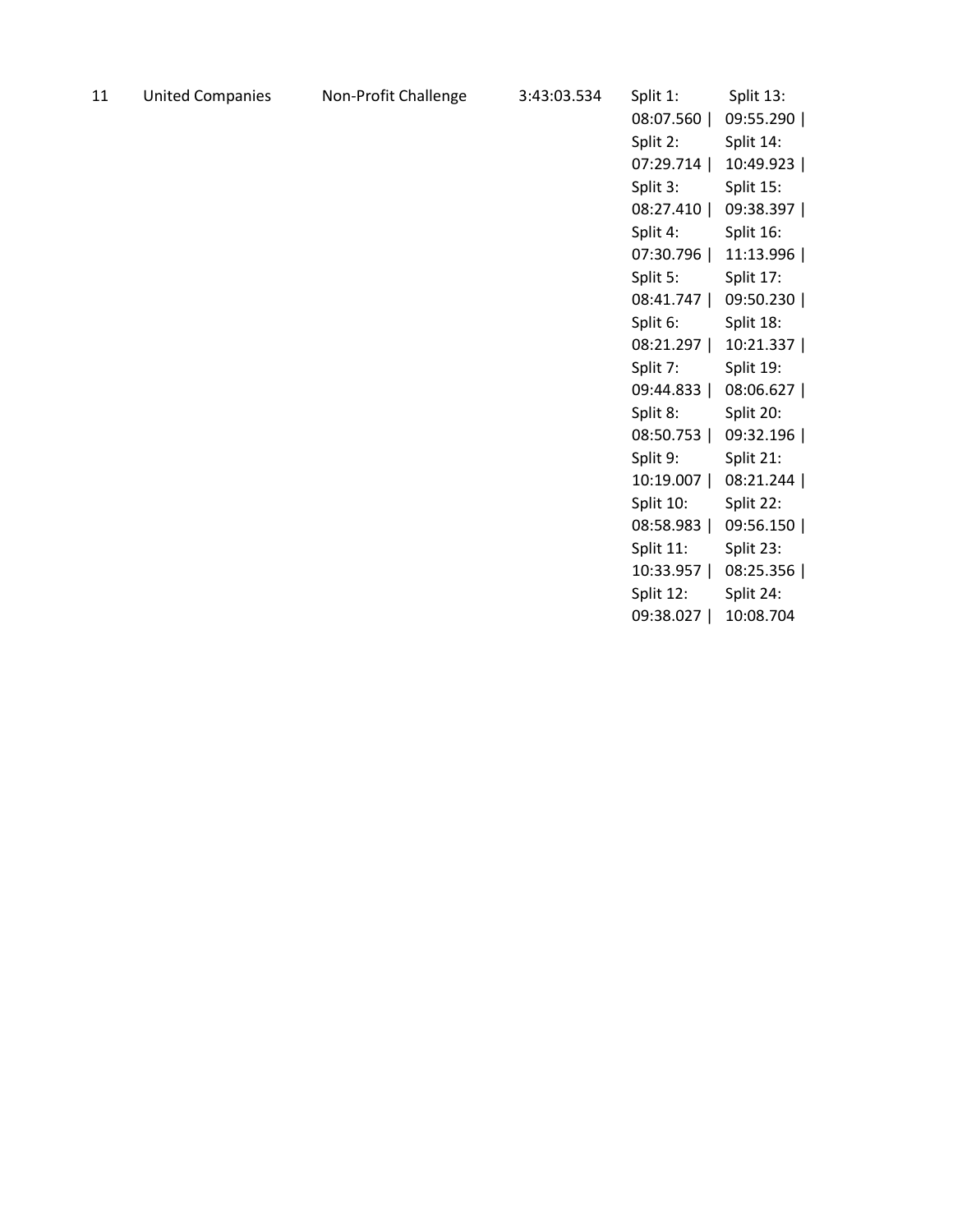| 12 | Vectren #1 |  |
|----|------------|--|
|    |            |  |
|    |            |  |

| Split 1:       | Split 13:  |
|----------------|------------|
| 05:04.544      | 05:18.233  |
| Split 2:       | Split 14:  |
| 06:53.390      | 07:11.927  |
| Split 3:       | Split 15:  |
| 07:13.716      | 07:29.570  |
| Split 4:       | Split 16:  |
| 07:14.697      | 07:30.496  |
| Split 5:       | Split 17:  |
| 06:16.193      | 06:18.977  |
| Split 6:       | Split 18:  |
| 06:17.717      | 06:32.973  |
| Split 7:       | Split 19:  |
| 05:17.433      | 05:14.627  |
| Split 8:       | Split 20:  |
| 07:06.000      | 07:16.580  |
| Split 9:       | Split 21:  |
| 07:22.527      | 07:27.737丨 |
| Split 10:      | Split 22:  |
| 07:10.447      | 07:34.933丨 |
| Split 11:      | Split 23:  |
| 06:14.600      | 06:24.633  |
| Split 12:      | Split 24:  |
| 06:20.170<br>I | 05:37.694  |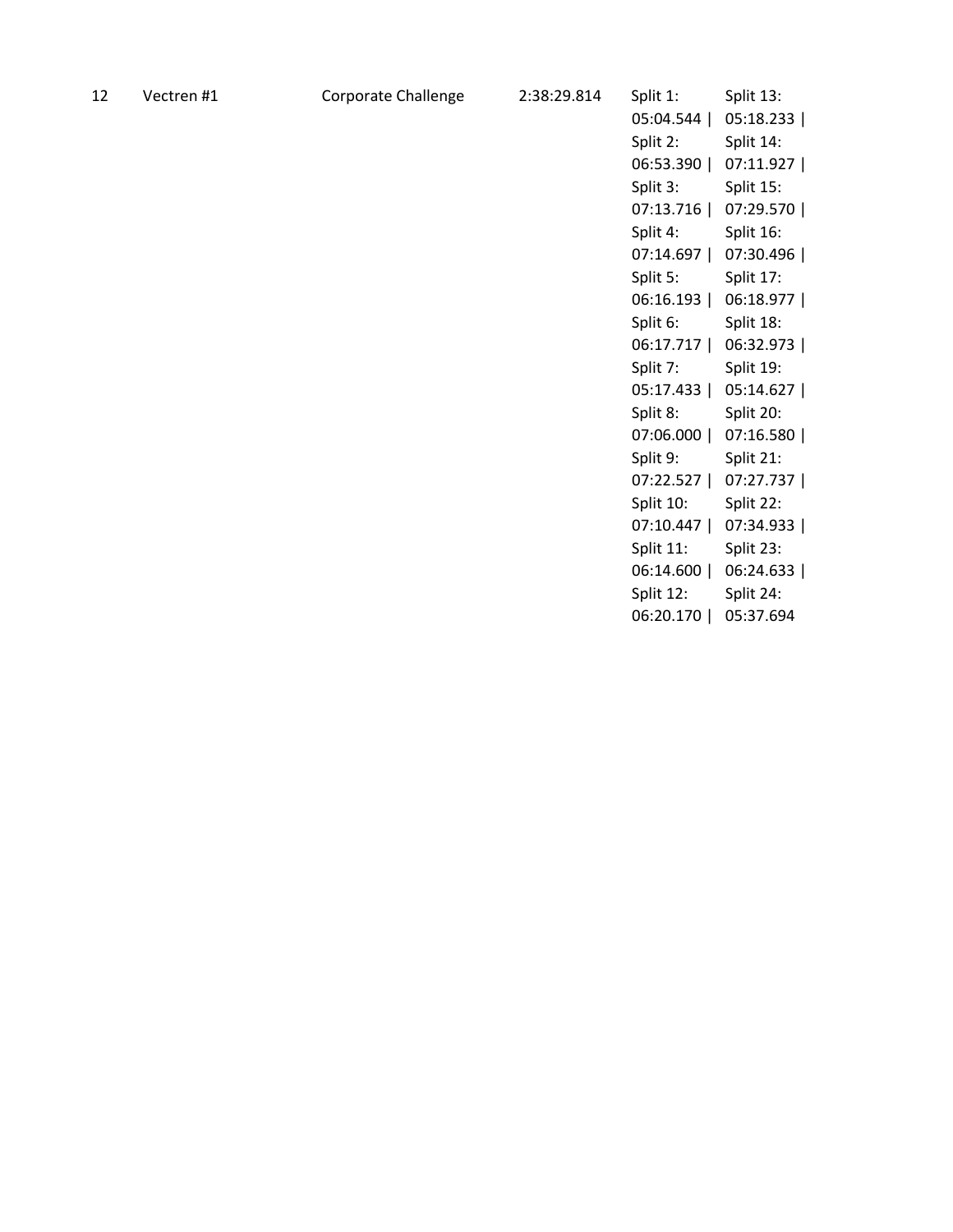| Split 1:       | Split 13: |
|----------------|-----------|
| 10:22.204      | 10:28.597 |
| Split 2:       | Split 14: |
| 10:43.503      | 11:08.436 |
| Split 3:       | Split 15: |
| 10:33.487      | 10:54.277 |
| Split 4:       | Split 16: |
| 10:28.200      | 10:53.637 |
| Split 5:       | Split 17: |
| 08:30.846      | 08:32.106 |
| Split 6:       | Split 18: |
| 07:38.534      | 08:06.204 |
| Split 7:       | Split 19: |
| 10:43.160      | 10:56.020 |
| Split 8:       | Split 20: |
| 10:41.796      | 10:45.876 |
| Split 9:       | Split 21: |
| 07:47.924      | 08:15.890 |
| Split 10:      | Split 22: |
| 10:31.766      | 10:45.614 |
| Split 11:      | Split 23: |
| 08:05.994      | 08:26.516 |
| Split 12:      | Split 24: |
| 07:52.123<br>I | 08:07.014 |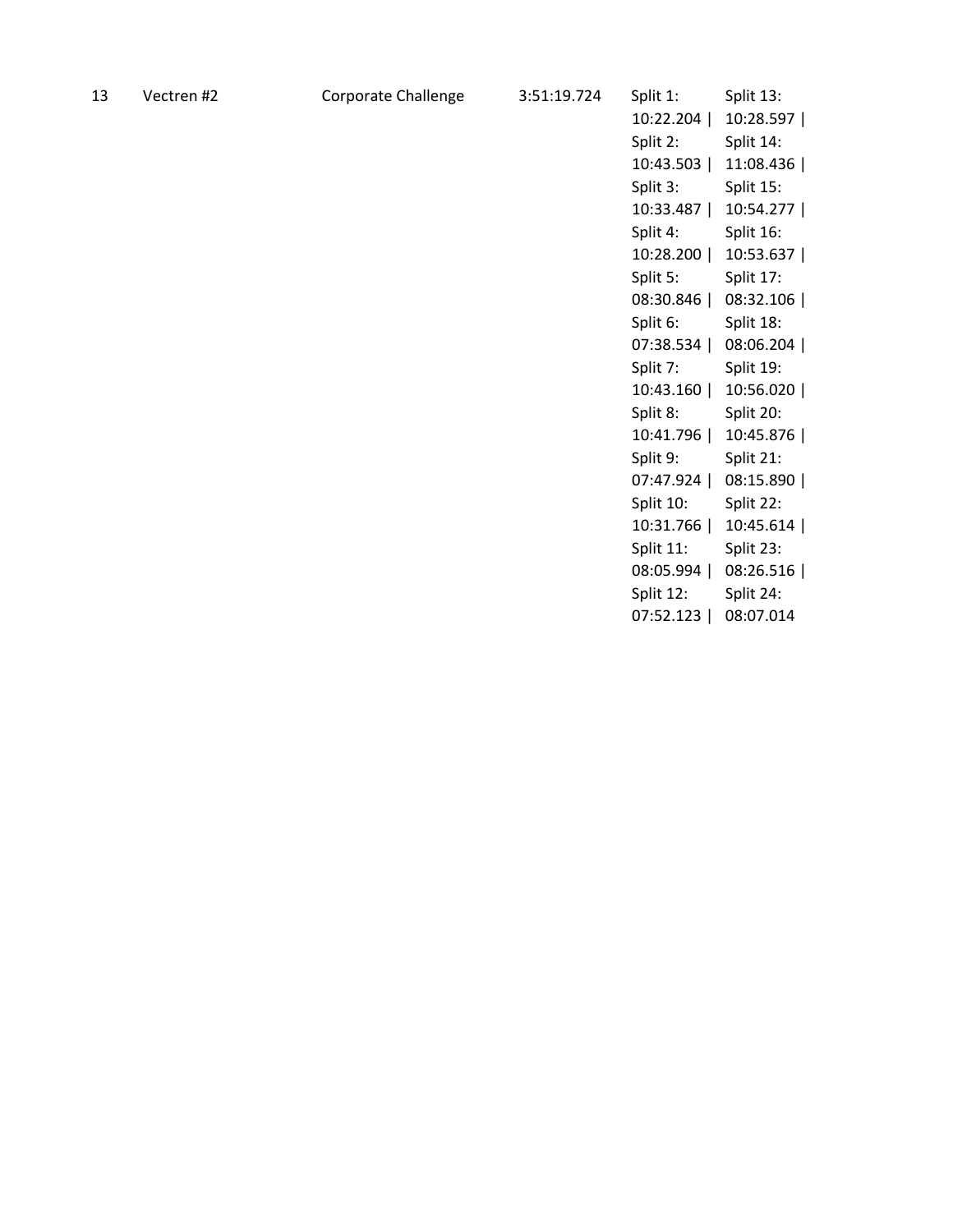| 16 | Ymca |
|----|------|
|----|------|

| Split 1:                              | Split 13: |
|---------------------------------------|-----------|
| 06:41.857                             | 12:59.426 |
| Split 2:                              | Split 14: |
| 06:47.883                             | 11:07.920 |
| Split 3:                              | Split 15: |
| 06:52.280                             | 10:32.570 |
| Split 4:                              | Split 16: |
| 09:45.834                             | 07:07.670 |
| Split 5:                              | Split 17: |
| 12:17.976<br>$\overline{\phantom{a}}$ | 07:08.057 |
| Split 6:                              | Split 18: |
| 10:45.260<br>I                        | 07:33.337 |
| Split 7:                              | Split 19: |
| 10:39.214<br>I                        | 07:23.946 |
| Split 8:                              | Split 20: |
| 07:20.546<br>I                        | 09:51.454 |
| Split 9:                              | Split 21: |
| 07:03.557                             | 12:45.520 |
| Split 10:                             | Split 22: |
| 07:05.293                             | 11:29.983 |
| Split 11:                             | Split 23: |
| 07:14.817                             | 10:35.813 |
| Split 12:                             | Split 24: |
| 09:56.517<br>I                        | 07:31.760 |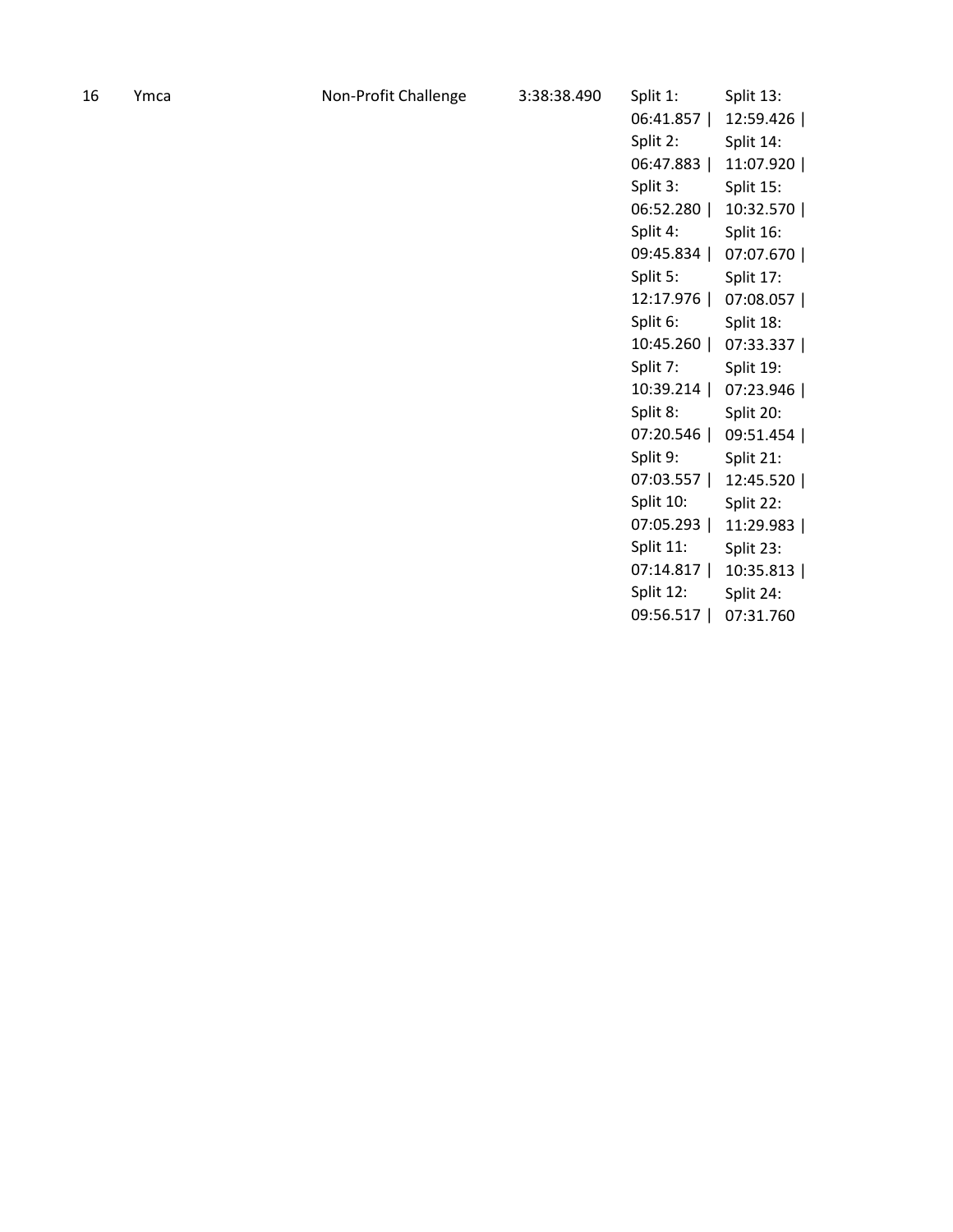| 17 | Youth First | Non-Profit Challenge | 4:01:09.130 | Split 1:  | Split 13: |
|----|-------------|----------------------|-------------|-----------|-----------|
|    |             |                      |             | 07:08.850 | 10:17.037 |
|    |             |                      |             | Split 2:  | Split 14: |
|    |             |                      |             | 09:25.737 | 09:37.090 |
|    |             |                      |             | Split 3:  | Split 15: |
|    |             |                      |             | 09:40.610 | 09:23.610 |
|    |             |                      |             | Split 4:  | Split 16: |
|    |             |                      |             | 08:29.230 | 10:43.843 |
|    |             |                      |             | Split 5:  | Split 17: |
|    |             |                      |             | 10:45.837 | 09:51.397 |
|    |             |                      |             | Split 6:  | Split 18: |
|    |             |                      |             | 09:00.160 | 11:12.736 |
|    |             |                      |             | Split 7:  | Split 19: |
|    |             |                      |             | 09:21.513 | 09:57.790 |
|    |             |                      |             | Split 8:  | Split 20: |
|    |             |                      |             | 12:54.400 | 11:01.834 |
|    |             |                      |             | Split 9:  | Split 21: |
|    |             |                      |             | 11:30.243 | 09:51.606 |
|    |             |                      |             | Split 10: | Split 22: |
|    |             |                      |             | 11:44.207 | 09:30.947 |
|    |             |                      |             | Split 11: | Split 23: |
|    |             |                      |             | 09:02.720 | 10:57.160 |
|    |             |                      |             | Split 12: | Split 24: |
|    |             |                      |             | 08:24.610 | 11:15.963 |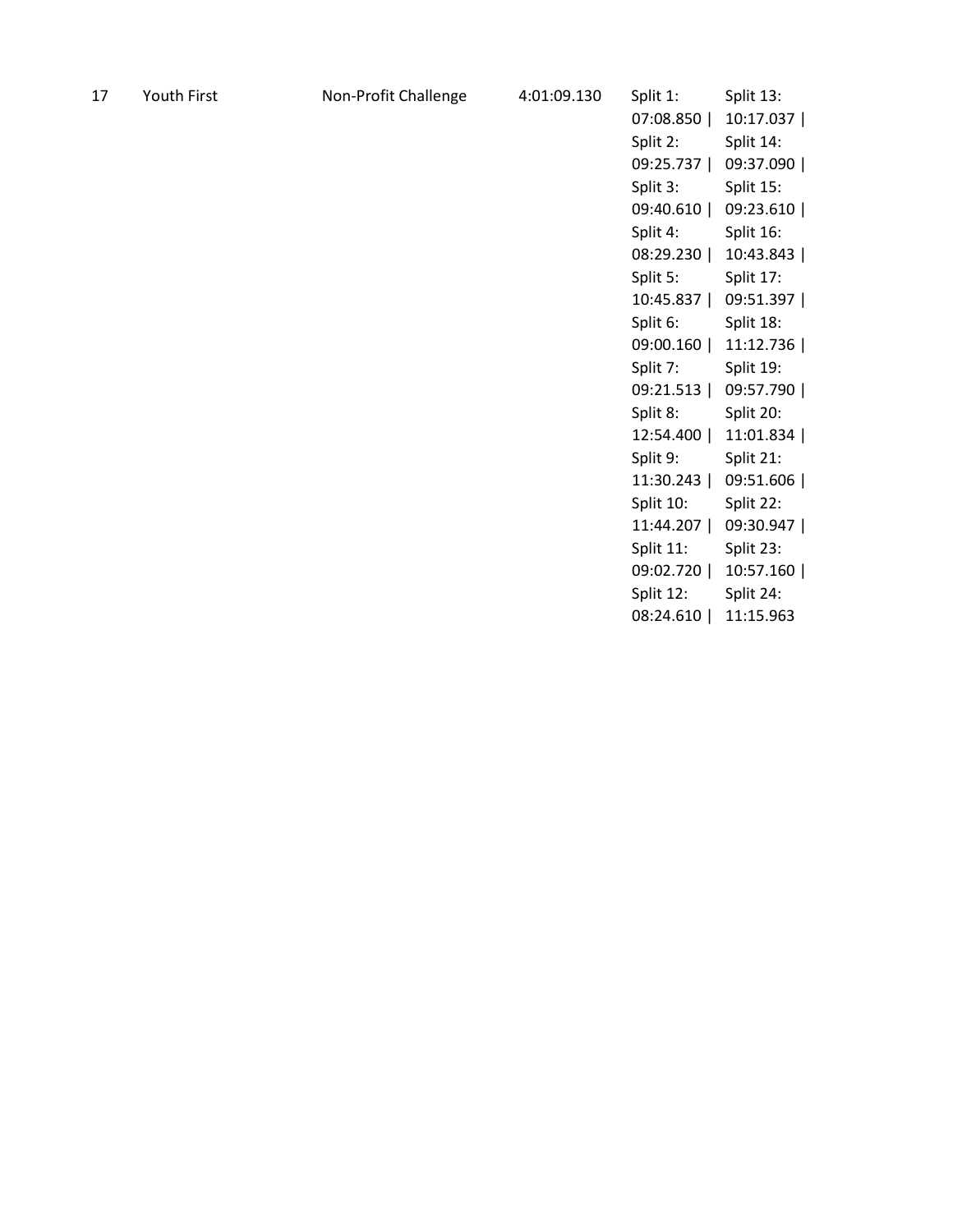| -18 |  | 3 Nuts And A Bo |  |  |  |
|-----|--|-----------------|--|--|--|
|-----|--|-----------------|--|--|--|

| Split 1:         | Split 13:  |
|------------------|------------|
| 07:57.834        | 08:30.030  |
| Split 2:         | Split 14:  |
| 07:36.233        | 07:36.037  |
| Split 3:         | Split 15:  |
| 08:51.200<br>1   | 09:02.536  |
| Split 4:         | Split 16:  |
| 07:05.587<br>- 1 | 07:07.397  |
| Split 5:         | Split 17:  |
| 08:17.890        | 08:25.843  |
| Split 6:         | Split 18:  |
| 07:22.436        | 07:38.417  |
| Split 7:         | Split 19:  |
| 08:48.534        | 08:59.023  |
| Split 8:         | Split 20:  |
| 07:01.140        | 07:09.477丨 |
| Split 9:         | Split 21:  |
| 08:18.230<br>1   | 08:55.410  |
| Split 10:        | Split 22:  |
| 07:29.916        | 07:36.380  |
| Split 11:        | Split 23:  |
| 08:56.237        | 09:04.110  |
| Split 12:        | Split 24:  |
| 07:02.940<br>I   | 07:15.893  |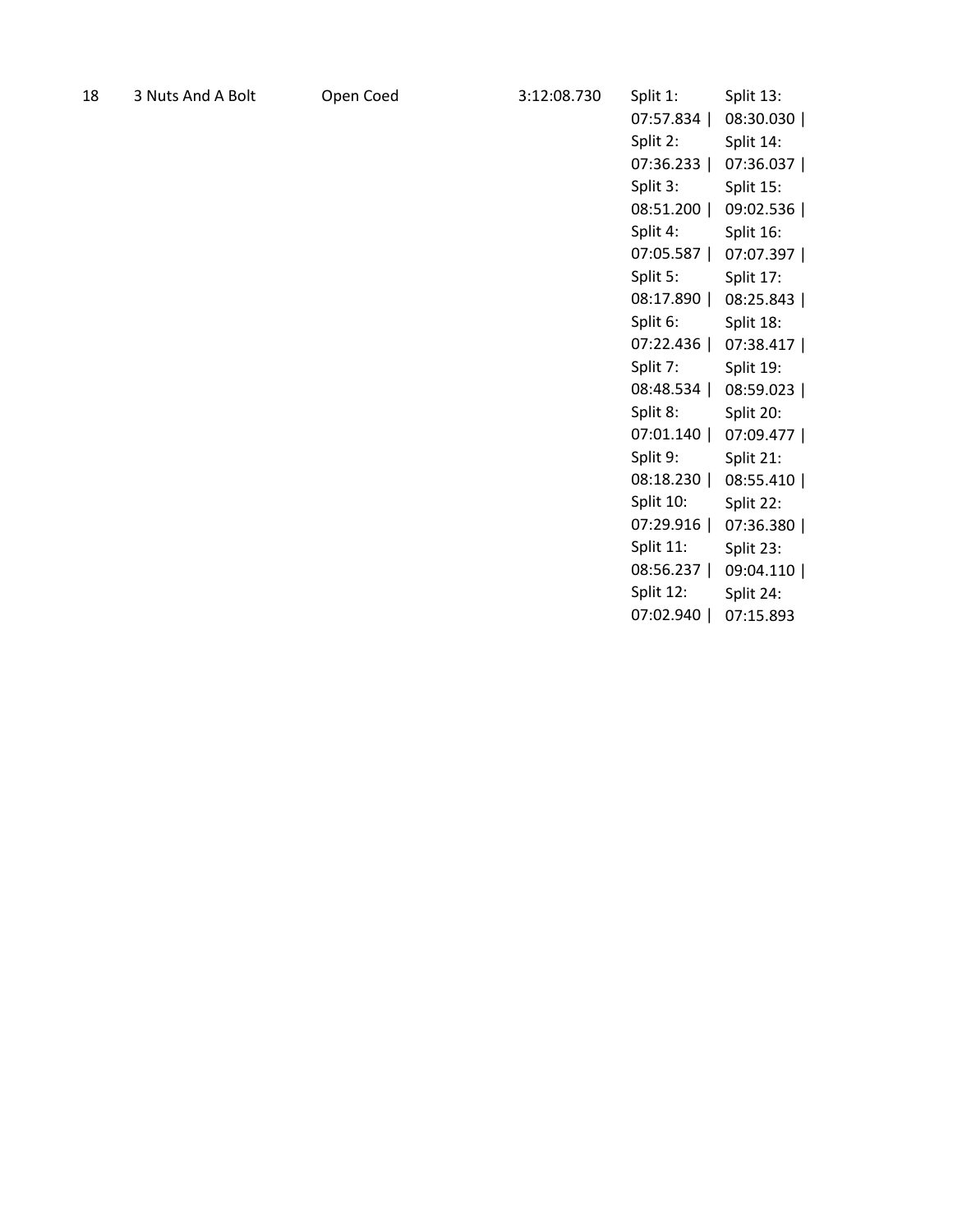| 19 | <b>Chasing Ed</b> | Open Coed | 3:26:11.147 | Split 1:  | Split 13: |
|----|-------------------|-----------|-------------|-----------|-----------|
|    |                   |           |             | 08:08.184 | 08:05.540 |
|    |                   |           |             | Split 2:  | Split 14: |
|    |                   |           |             | 07:49.710 | 07:39.514 |
|    |                   |           |             | Split 3:  | Split 15: |
|    |                   |           |             | 08:41.170 | 08:06.153 |
|    |                   |           |             | Split 4:  | Split 16: |
|    |                   |           |             | 09:51.280 | 09:10.960 |
|    |                   |           |             | Split 5:  | Split 17: |
|    |                   |           |             | 08:03.376 | 08:40.087 |
|    |                   |           |             | Split 6:  | Split 18: |
|    |                   |           |             | 07:38.594 | 08:20.006 |
|    |                   |           |             | Split 7:  | Split 19: |
|    |                   |           |             | 08:16.983 | 09:01.827 |
|    |                   |           |             | Split 8:  | Split 20: |
|    |                   |           |             | 09:10.903 | 10:10.630 |
|    |                   |           |             | Split 9:  | Split 21: |
|    |                   |           |             | 08:24.894 | 08:17.597 |
|    |                   |           |             | Split 10: | Split 22: |
|    |                   |           |             | 08:11.446 | 07:52.510 |
|    |                   |           |             | Split 11: | Split 23: |
|    |                   |           |             | 08:47.347 | 08:14.020 |
|    |                   |           |             | Split 12: | Split 24: |
|    |                   |           |             | 10:09.573 | 09:18.843 |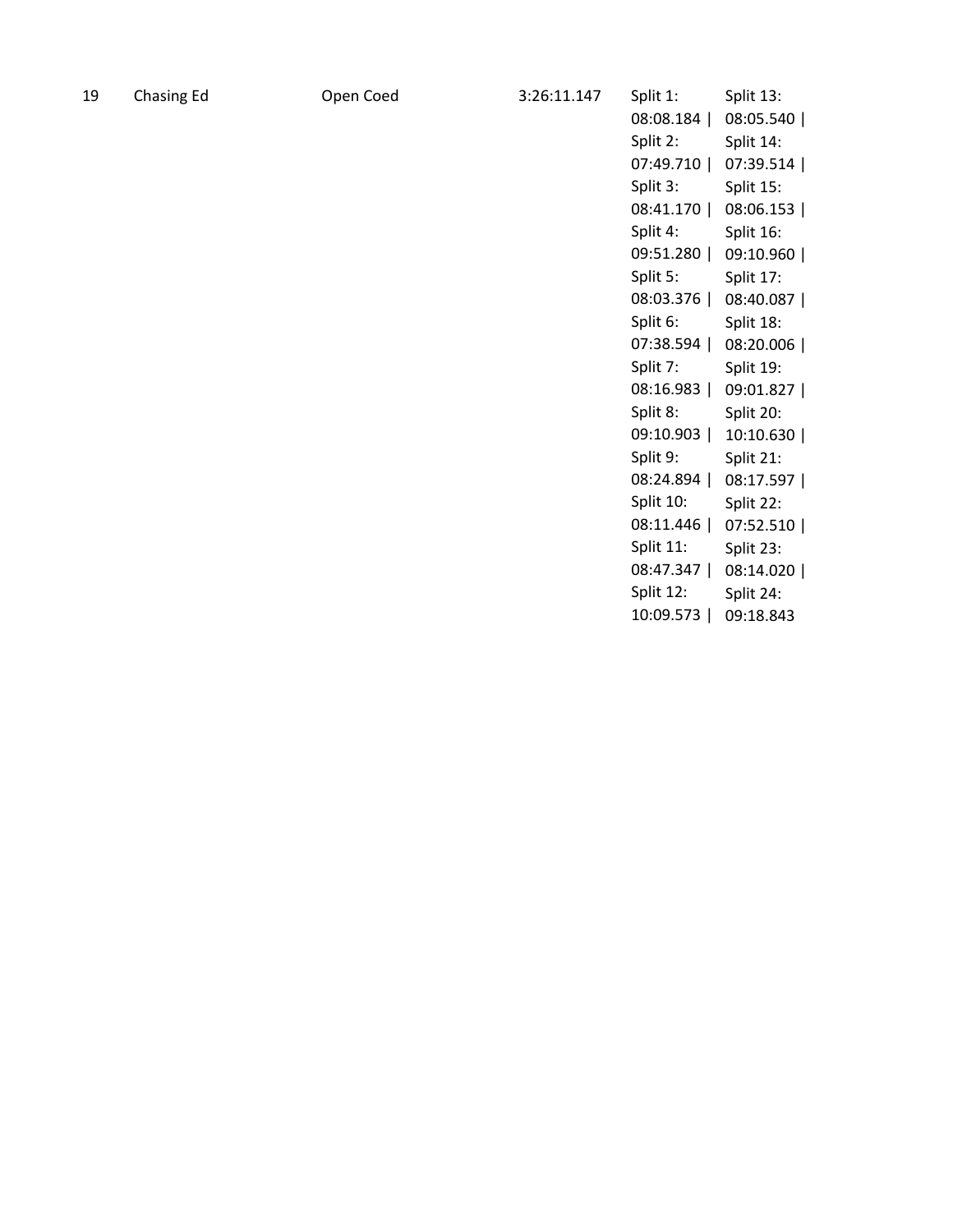| Split 1:       | Split 13: |
|----------------|-----------|
| 05:54.514      | 06:13.560 |
| Split 2:       | Split 14: |
| 06:24.873      | 06:37.600 |
| Split 3:       | Split 15: |
| 06:29.957      | 06:36.060 |
| Split 4:       | Split 16: |
| 05:54.833      | 06:15.086 |
| Split 5:       | Split 17: |
| 06:26.110      | 06:33.270 |
| Split 6:       | Split 18: |
| 06:43.457      | 06:31.100 |
| Split 7:       | Split 19: |
| 06:28.913      | 06:44.787 |
| Split 8:       | Split 20: |
| 06:50.257      | 06:57.143 |
| Split 9:       | Split 21: |
| 06:47.830      | 06:49.044 |
| Split 10:      | Split 22: |
| 05:50.416      | 06:14.966 |
| Split 11:      | Split 23: |
| 06:11.440      | 06:21.774 |
| Split 12:      | Split 24: |
| 05:59.534<br>I | 06:04.093 |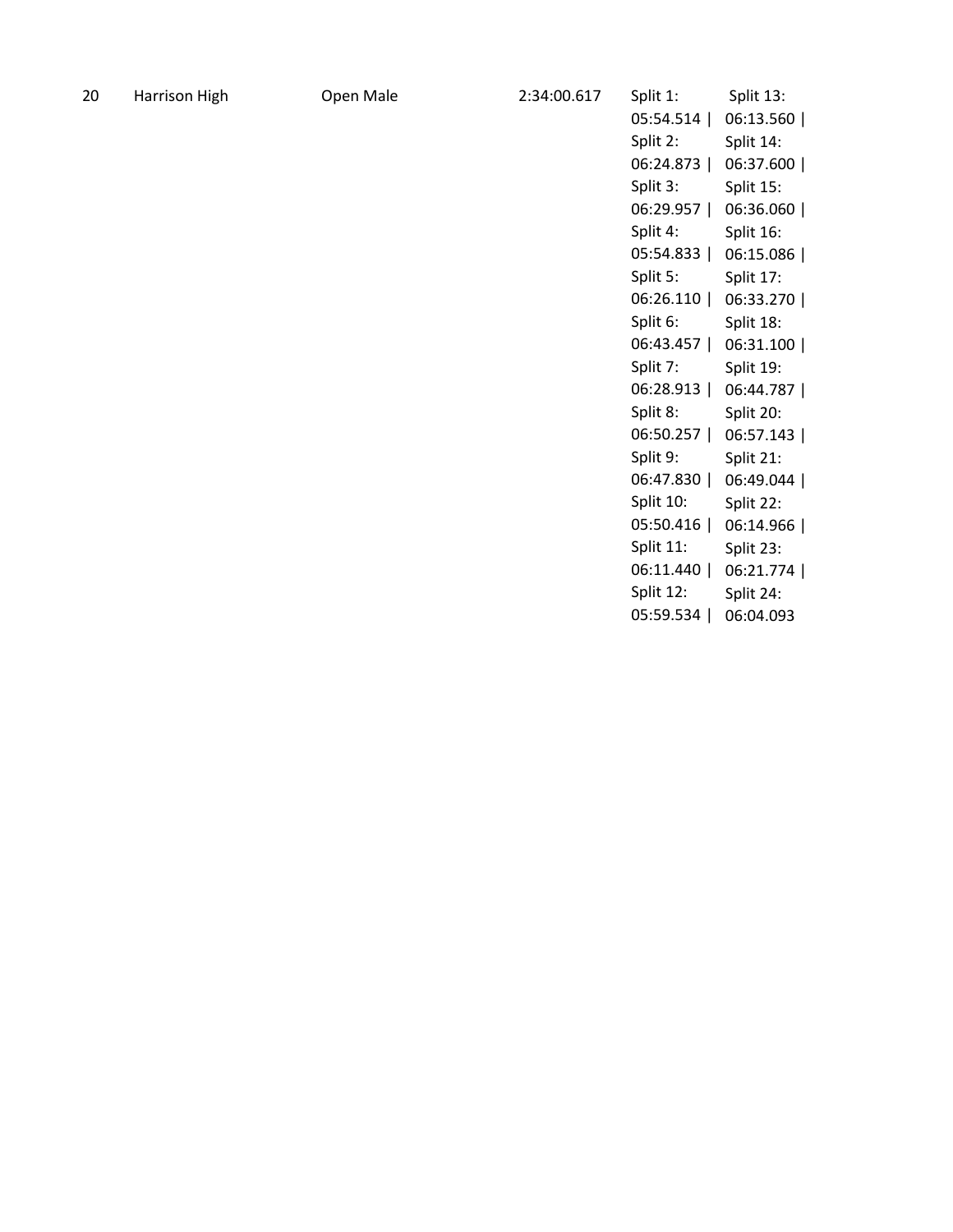| 21 | Illuminati Racing |  |
|----|-------------------|--|
|----|-------------------|--|

| Split 1:       | Split 13: |
|----------------|-----------|
| 08:33.574      | 07:54.957 |
| Split 2:       | Split 14: |
| 08:34.550      | 11:56.473 |
| Split 3:       | Split 15: |
| 07:10.140      | 11:18.670 |
| Split 4:       | Split 16: |
| 11:33.330      | 09:26.307 |
| Split 5:       | Split 17: |
| 10:21.153      | 09:49.216 |
| Split 6:       | Split 18: |
| 09:00.020      | 07:46.454 |
| Split 7:       | Split 19: |
| 09:14.037<br>ı | 12:02.973 |
| Split 8:       | Split 20: |
| 07:32.376      | 11:44.660 |
| Split 9:       | Split 21: |
| 11:35.410      | 11:32.667 |
| Split 10:      | Split 22: |
| 10:36.384      | 07:56.586 |
| Split 11:      | Split 23: |
| 09:17.456      | 12:18.407 |
| Split 12:      | Split 24: |
| 09:46.027<br>I | 13:04.967 |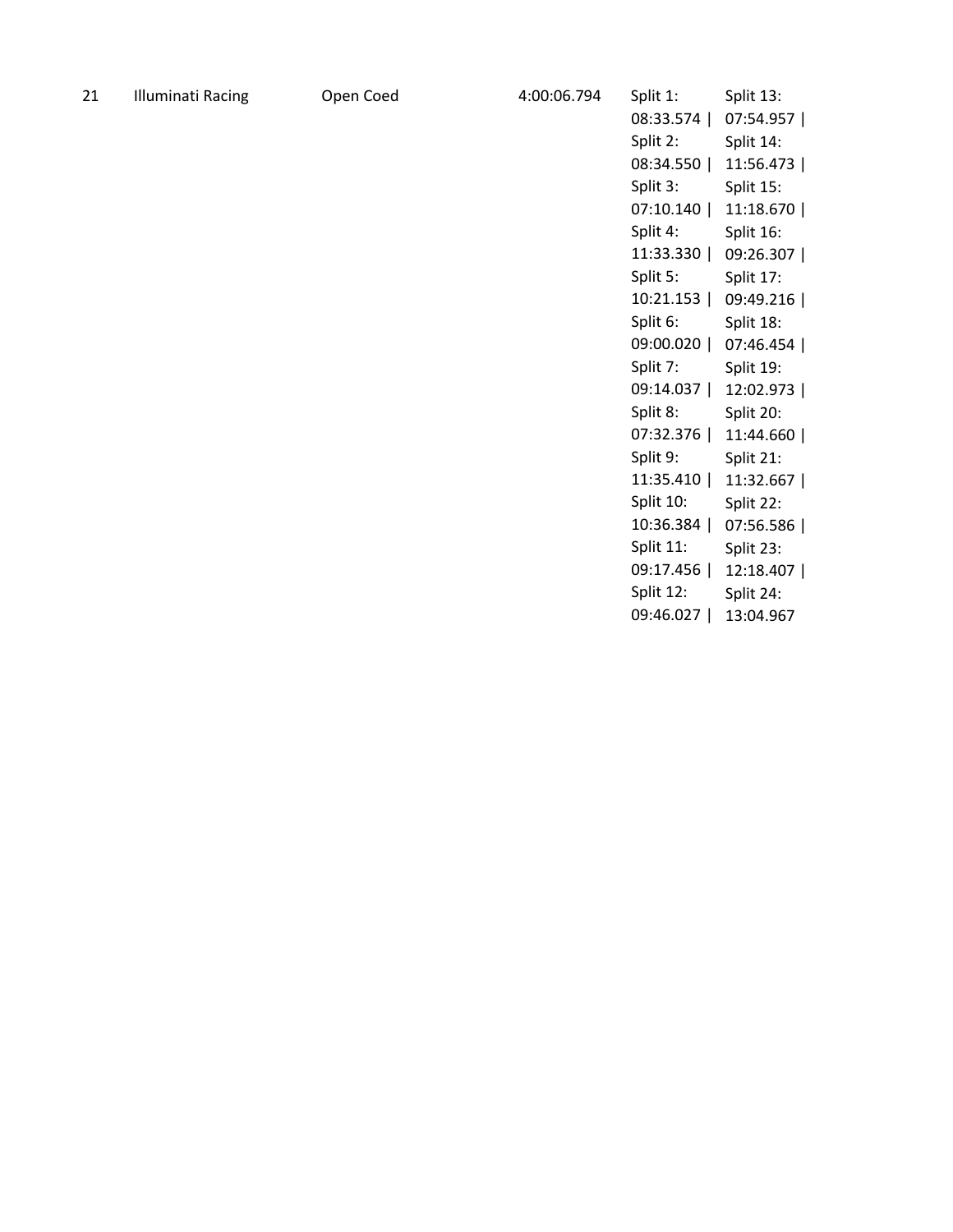| 22 | Not Fast But Fab | Open Female | 3:40:04.114 | Split 1:  | Split 13: |
|----|------------------|-------------|-------------|-----------|-----------|
|    |                  |             |             | 09:02.220 | 08:57.566 |
|    |                  |             |             | Split 2:  | Split 14: |
|    |                  |             |             | 08:45.304 | 09:00.487 |
|    |                  |             |             | Split 3:  | Split 15: |
|    |                  |             |             | 09:10.630 | 09:32.643 |
|    |                  |             |             | Split 4:  | Split 16: |
|    |                  |             |             | 08:50.223 | 09:13.540 |
|    |                  |             |             | Split 5:  | Split 17: |
|    |                  |             |             | 08:51.950 | 09:29.494 |
|    |                  |             |             | Split 6:  | Split 18: |
|    |                  |             |             | 08:44.823 | 09:02.236 |
|    |                  |             |             | Split 7:  | Split 19: |
|    |                  |             |             | 09:20.210 | 09:38.954 |
|    |                  |             |             | Split 8:  | Split 20: |
|    |                  |             |             | 08:49.647 | 09:30.440 |
|    |                  |             |             | Split 9:  | Split 21: |
|    |                  |             |             | 09:09.847 | 09:44.400 |
|    |                  |             |             | Split 10: | Split 22: |
|    |                  |             |             | 08:55.480 | 09:04.060 |
|    |                  |             |             | Split 11: | Split 23: |
|    |                  |             |             | 09:29.966 | 09:27.746 |
|    |                  |             |             | Split 12: | Split 24: |
|    |                  |             |             | 08:54.224 | 09:18.024 |
|    |                  |             |             |           |           |